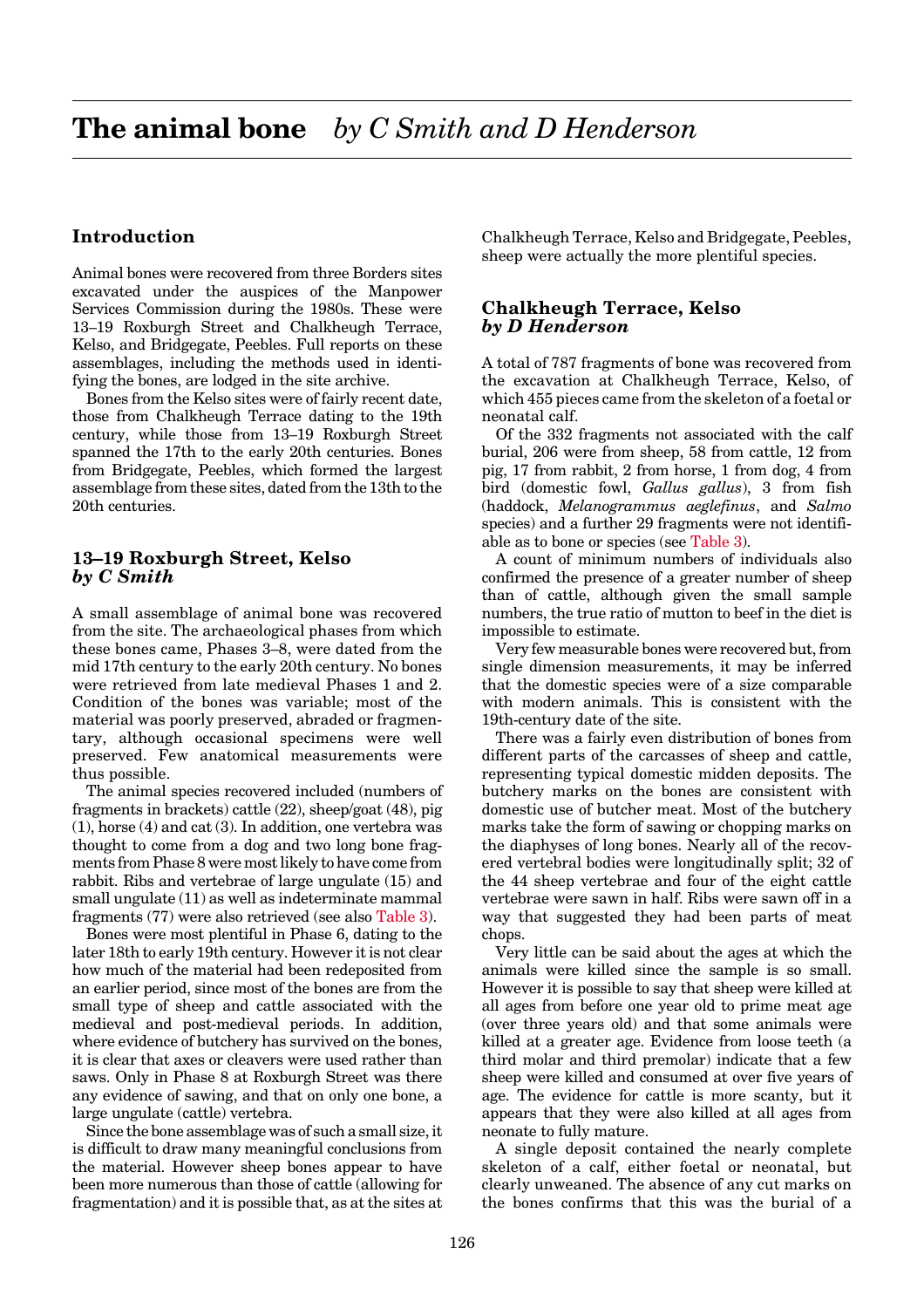|              | <b>Chalkheugh Terrace</b> |       | 13-19 Roxburgh Street |      |  |
|--------------|---------------------------|-------|-----------------------|------|--|
|              | $\mathbf n$               | $\%$  | $\mathbf n$           | $\%$ |  |
| Cattle       | $58*$                     | 20.9  | 22                    | 29.3 |  |
| Sheep/goat   | 206                       | 74.1  | 48                    | 64.0 |  |
| Pig          | 12                        | 4.3   |                       | 1.3  |  |
| Horse        | $\overline{2}$            | 0.7   | 4                     | 5.3  |  |
| Deer species |                           |       |                       |      |  |
| Total        | 278                       | 100.0 | 75                    | 99.9 |  |
|              |                           |       |                       |      |  |

<span id="page-1-0"></span>**Table 3 Numbers and percentages of food-forming mammals at Chalkheugh Terrace and 13–19 Roxburgh Street, Kelso, based on fragment count**

indicates that bones from skeleton of foetal/neonatal calf are omitted

complete, unbutchered animal, possibly stillborn or unable to suckle.

#### **Bridgegate, Peebles** *by C Smith*

#### *Dating and condition of the samples*

Animal bones were retrieved from all phases of the site, which dated from the 13th century (Phase 1), through the medieval period (Phase 2, early 14th century; Phase 2A, mid 14th century; Phase 2B, late 14th century) to the post medieval and modern periods (Phase 3, early 15th-mid 17th centuries; Phase 3A, mid 17th-early 18th centuries; Phase 3B, early 18th century; Phase 3C, 18th century, and Phase 4, 18thlate 19th centuries). Although a small number of bones was recovered from the earliest phase (1), animal remains were most numerous in the post-medieval phases, associated with the town's tolbooth. The condition of the material was generally fair, although some bones had suffered from abrasion, erosion or relatively recent damage. However the fragments were all of reasonably large size and thus the number of bones which could be identified to species was high.

#### *Relative frequencies of species*

Bones of domestic mammals dominated the faunal assemblage from Bridgegate: cattle, sheep/goat, pig, horse, dog and cat were all recovered. In the case of sheep/goats, since no goat horn cores or metapodials were identified, it is likely that goats were absent, as these bones are highly diagnostic of species and can usually be confidently identified as either sheep *or* goat. Most, if not all, of the bones from this site are, therefore, thought to be from sheep.

Wild mammals were represented by the bones of red deer (*Cervus elaphus*), fallow deer (*Dama dama*), rabbit (*Oryctolagus cuniculus*) and, possibly, fox (*Vulpes vulpes*), although the last-named, represented by only a single bone shaft, was impossible to distinguish from dog. Bird species found at the site were domestic fowl (*Gallus gallus*), domestic or greylag goose (*Anser anser*) and crow or large rook (*Corvus corone/frugilegus*).

The numbers of bones from each species are shown in [Table 4](#page-2-0)**,** which shows that sheep/goats are the most consistently numerous species. An estimate of the minimum numbers of individuals present also bears this out. Sheep appear to have continued in importance through the medieval period (Phases 1 and 2), through the late medieval/post-medieval period (Phase 3) and on to relatively recent times (Phase 4) (see [Table 5\).](#page-3-0)

This is a notable result; work done on animal bone assemblages of medieval and post-medieval date from urban sites elsewhere in Scotland has tended to show the dominance of cattle over sheep, and has emphasised the importance of the hide trade to the medieval Scottish economy. However most of the published sites have, to date, been concentrated in the north-east of Scotland, within the burghs of Perth, Elgin, Aberdeen and St Andrews (Hodgson 1983; Hodgson and Jones 1982; [Smith 1997\).](#page-2-0) The assemblage from Peebles, therefore, appears to demonstrate a heavier reliance on sheep, which almost certainly reflects the importance of the wool trade to the Borders burghs.

In other respects, however, the frequencies of species recovered from Peebles Bridgegate resemble those of assemblages from the north-east of Scotland. Thus, the bones of pigs are poorly represented, their numbers being masked by the large quantities of sheep and cattle bones. Rearing of pigs appears to have been a cottage industry in Scotland until the present century. Although there are numerous documentary references to them in burgh statutes (mainly because of the nuisance they caused within the closed confines of the towns), pigs never had the economic importance enjoyed by sheep and cattle.

If pigs are infrequent, so too are wild game animals, such as deer. As noted above, the deer species found at the site were red and fallow; roe deer (*Capreolus capreolus*), which often occur in small numbers at north-easterly Scottish sites, were absent. A low uptake of venison is not unique to Peebles, however. It has been found that sites in Perth also provide little evidence that venison was hunted by, or otherwise available to, the medieval urban population (Hodgson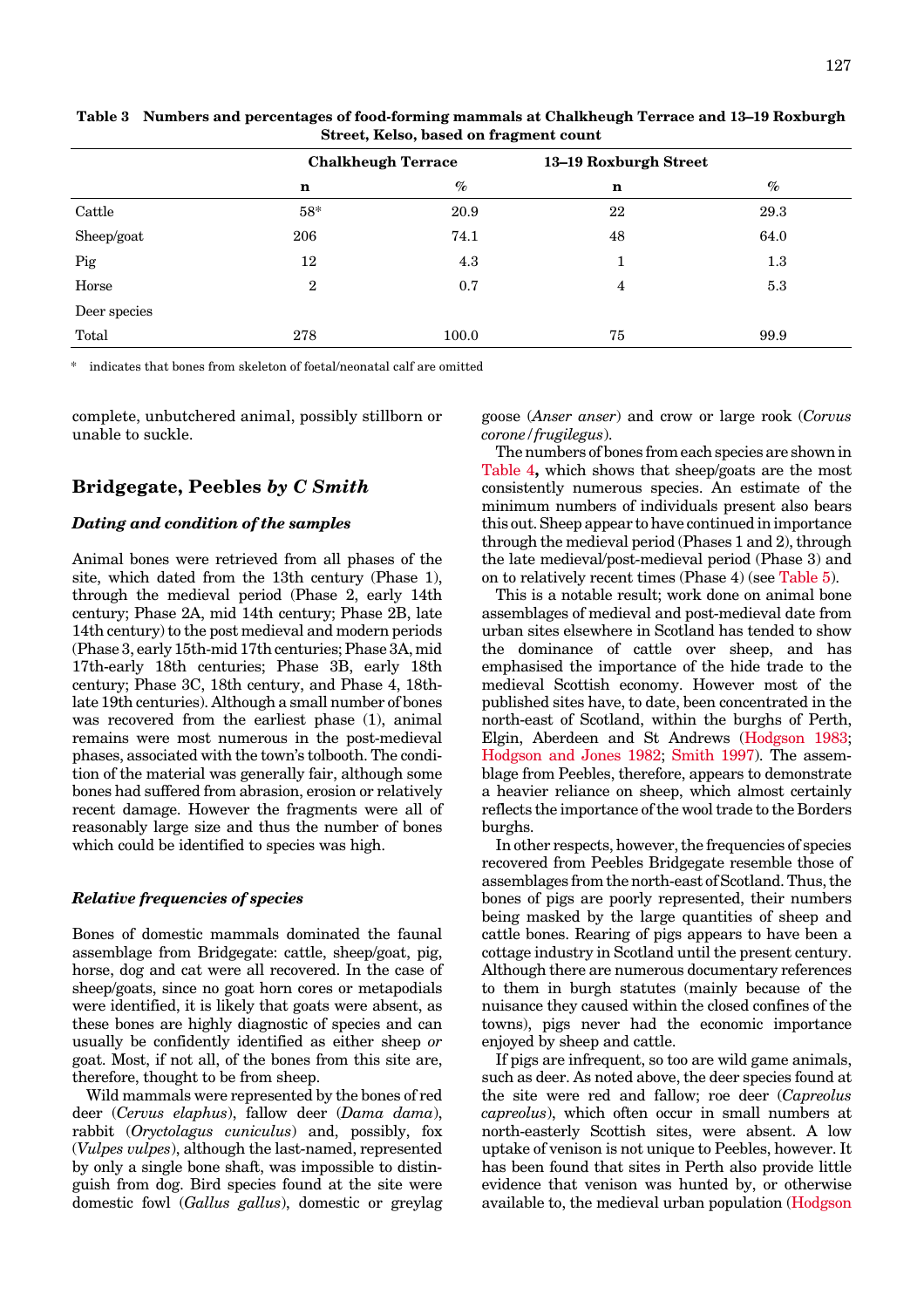<span id="page-2-0"></span>

|                             | Phase          |                |                  |                  |                |                |                  |              |                  |                 |                |
|-----------------------------|----------------|----------------|------------------|------------------|----------------|----------------|------------------|--------------|------------------|-----------------|----------------|
|                             | $\mathbf{1}$   | $\bf 2$        | 2A               | 2B               | $\bf{3}$       | 3A             | 3B               | 3C           | $\boldsymbol{4}$ | $\bf{5}$        | <b>Total</b>   |
| Cattle                      | $\overline{4}$ | 28             | $30\,$           | 45               | 44             | 55             | 38               | 8            | 137              | $6\phantom{1}6$ | 395            |
| Sheep/goat                  | $\mathbf 1$    | 45             | 41               | 71               | 51             | 156            | 116              | 39           | 255              | $\,8\,$         | 783            |
| Pig                         |                | $\overline{4}$ | $\mathbf{1}$     | $\,2$            | 6              | $\bf 5$        | $\boldsymbol{6}$ |              | 27               |                 | 51             |
| Horse                       |                | $\bf 5$        | $\boldsymbol{3}$ | $\overline{4}$   | $\overline{2}$ | $18\,$         |                  | $\mathbf{1}$ | 21               |                 | 54             |
| Red Deer                    |                | 7              | $\mathbf 1$      |                  |                | $\mathbf 1$    |                  |              | $\mathbf{1}$     |                 | 10             |
| <b>Fallow Deer</b>          |                |                |                  |                  |                | $\mathbf{1}$   |                  |              |                  |                 | $\mathbf{1}$   |
| $\operatorname{Dog}$        |                | $\mathbf{1}$   | $\mathbf{1}$     |                  | 1              | 21             | $\mathbf{1}$     |              | 12               |                 | 37             |
| cf Dog                      |                |                |                  |                  | $\overline{2}$ |                |                  |              |                  |                 | $\sqrt{2}$     |
| Dog/Fox                     |                |                |                  |                  |                |                | $\mathbf{1}$     |              |                  |                 | $\mathbf{1}$   |
| Cat                         |                | $\overline{4}$ |                  |                  |                | 3              | $\mathbf{1}$     | $\mathbf{1}$ | $\mathbf 1$      |                 | 10             |
| Rabbit and cf Rabbit        |                |                |                  |                  |                | $\mathbf{1}$   |                  |              |                  | $\mathbf{1}$    | $\overline{2}$ |
| Fowl and cf Fowl            |                | $\mathbf{1}$   |                  | $\boldsymbol{2}$ |                | $\overline{2}$ | $\,2$            | $\mathbf{1}$ | $\sqrt{3}$       |                 | 11             |
| Goose                       |                | $\mathbf{1}$   | $\mathbf 1$      | $\mathbf{1}$     |                | $\mathbf{1}$   | $\mathbf 1$      |              |                  |                 | 5              |
| Crow/Book                   |                |                |                  |                  |                | $\mathbf{1}$   |                  |              |                  |                 | $\mathbf 1$    |
| <b>Indeterminate Bird</b>   |                |                |                  |                  |                | $\mathbf 1$    |                  | $\mathbf 1$  | $\sqrt{2}$       |                 | $\overline{4}$ |
| Fish                        |                |                | $\sqrt{2}$       |                  |                | $\sqrt{2}$     |                  |              |                  |                 | $\overline{4}$ |
| Large Ungulate              |                | 16             | 13               | 23               | 13             | $30\,$         | 39               | 12           | 104              | 7               | 257            |
| Small Ungulate              |                | $\bf 5$        | $\boldsymbol{9}$ | 24               | 18             | 27             | 28               | $10\,$       | 82               | $\overline{4}$  | 207            |
| <b>Indeterminate Mammal</b> | 5              | 62             | 97               | 139              | 101            | 153            | 100              | $20\,$       | 417              | 4               | 1098           |
| Total                       | 10             | 179            | 199              | 311              | 238            | 478            | 333              | 93           | 1062             | 30              | 2933           |

**Table 4 Total numbers of animal bones at Bridgegate, Peebles by phase**

[1983\),](#page-1-0) although more northerly sites, for example in the burghs of Elgin and Aberdeen, have produced a higher proportion of deer bones (Smith 1998; Smith and McCormick 2001).

### *Age of animals at death*

Study of the approximate age of the domestic livestock at slaughter can be used as a guide to patterns of animal husbandry, economic exploitation and even human dietary preferences.

In the case of cattle, at least 26.3% of the available long bones from post-medieval Phase 3 came from mature adults, while a further 42.1% were classified as immature or adult. In medieval Phase 2, however, more animals may have survived to older adulthood; here, 36.6% of the available long bones came from mature adults while 41.5% were either immature or adult. In both Phases 2 and 3, there is also evidence of small numbers of calves having been killed.

As regards the sheep at Bridgegate, the evidence of mandibular tooth eruption and wear pattern (after the methods of Payne 1973 and [Grant 1982\)](#page-1-0) shows that older animals were present. Thus one mandible from medieval Phase 2 came from an animal with heavily worn teeth, which in modern terms would indicate an

age between eight and ten years. The majority of the mandibles came from sheep which died at ages estimated between two and six years, although one lamb of between six and twelve months was found in Phase 3. On the basis of the long bone evidence, there appears to be a shift in the age distribution with time. Thus there is a higher proportion of adult animals in Phase 2, which diminishes in Phase 3, with a corresponding increase in the number of young animals killed. Some very young lambs, perhaps newly born, appear to have died in Phase 3. Young lambs were also present in Phase 4. This trend towards younger animals may reflect a move away from wool production towards a meat and dairy economy.

### *Evidence of butchery*

During the 17th century, the burgh fleshmarket seems to have been located in close proximity to the site of the tolbooth in the Bridgegate: there is a reference in 1631 to 'ane flesche mercat in the clois of the new tolbuith' [\(Buchan 1925, 1](#page-0-0)86), although there is some confusion over the location of the tolbooth (see Bridgegate, Documentary Evidence). However a new fleshmarket appears to have been built in the 'Bridgait' in 1671, where the fleshers were 'obleist to kill all thair beasts'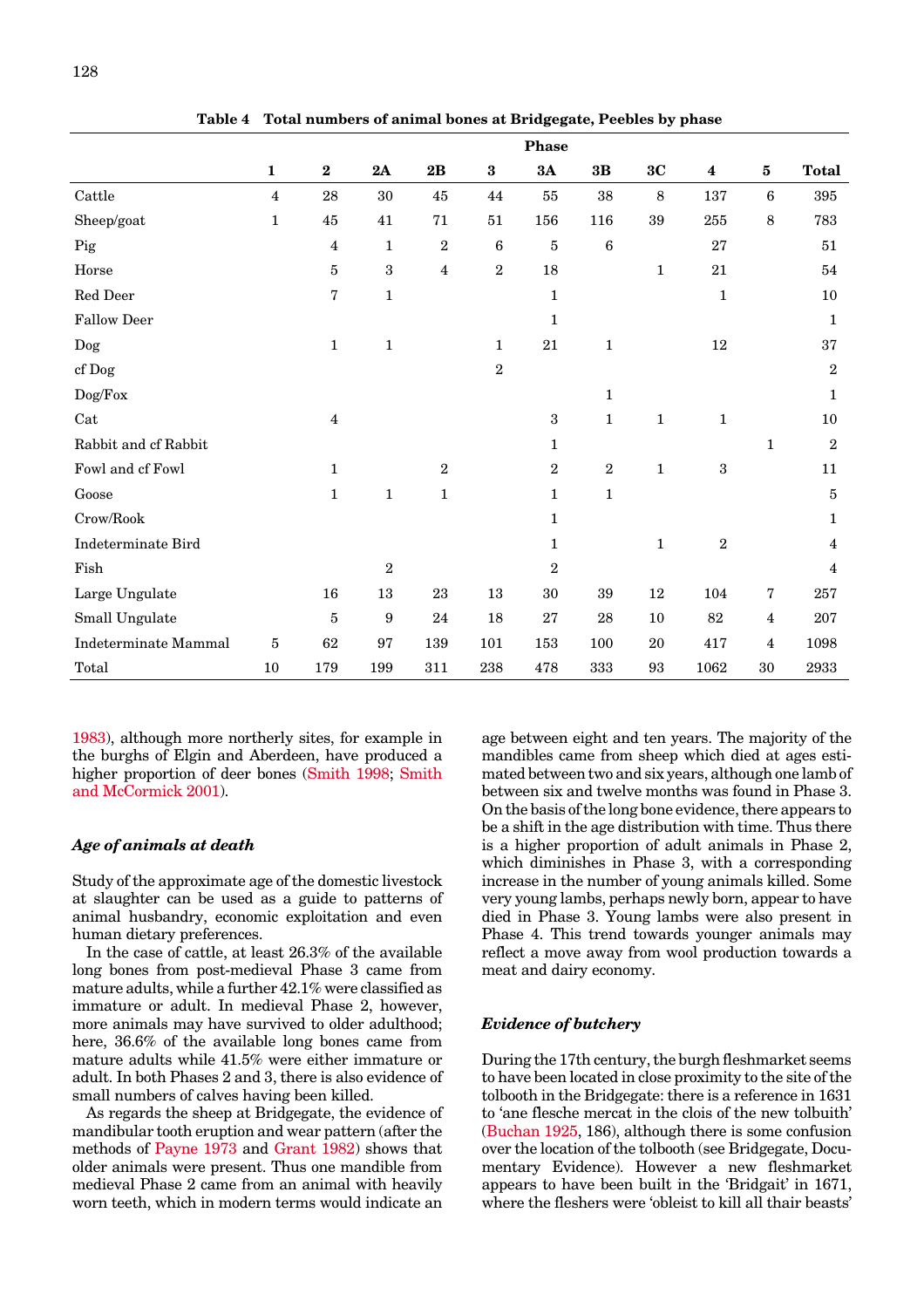<span id="page-3-0"></span>

|              | <b>Phase</b>   |       |                |       |                  |      |          |         |             |         |
|--------------|----------------|-------|----------------|-------|------------------|------|----------|---------|-------------|---------|
|              | 1              |       | $2^*$          |       | $\bf{3}$         |      | 3A, B, C |         | 4           |         |
|              | $\mathbf n$    | $\%$  | $\mathbf n$    | $\%$  | $\mathbf n$      | $\%$ | n        | $\%$    | $\mathbf n$ | $\%$    |
| Cattle       | $\overline{4}$ | 80.0  | 103            | 35.9  | 44               | 42.7 | 101      | 22.8    | 137         | 31.1    |
| Sheep/goat   |                | 20.0  | 157            | 54.7  | 51               | 49.5 | 311      | 70.2    | 255         | 57.8    |
| Pig          |                |       | $\overline{7}$ | 2.4   | 6                | 5.8  | 11       | 2.5     | 27          | 6.1     |
| Horse        |                |       | 12             | 4.2   | $\boldsymbol{2}$ | 1.9  | 19       | 4.3     | 21          | 4.8     |
| Deer species |                |       | 8              | 2.8   |                  |      | 1        | $0.2\,$ | 1           | $0.2\,$ |
| Total        | $\bf 5$        | 100.0 | 287            | 100.0 | 103              | 99.9 | 443      | 100.0   | 441         | 100.0   |

**Table 5 Numbers and percentages of food-forming mammals at Bridgegate, Peebles, based on fragment count**

2\* indicates that Phases 2, 2A and 2B are combined, since all date to the 14th century

rather than on the public streets. Slaughter in full view of the public was common practice in medieval Scotland prior to the erection of fleshmarkets. It is, therefore, possible that some of the animal bones recovered during the excavation of the tolbooth site may have been associated with the 17th-century fleshmarket. There are few deposits reminiscent of butchery waste, however, with the exception of one from Phase 3, which included a few highly characteristic fragments of chopped distal humerus, femur head and proximal tibia. These small chopped fragments are 'butchers' chips', struck from the epiphyses of long bones during the accurate disjointing of carcasses by the fleshers. Otherwise, there is a wealth of evidence for long bones having been chopped medio-laterally across the shafts and occasionally split open longitudinally for marrow extraction. However this commonly occurs when the meat is consumed by the purchaser, rather than as an initial part of the butchery process carried out by the flesher. Thus, although knife cuts were also inflicted on many of the bones, these cut marks do not themselves prove that the bones were associated with any commercial practice.

It is notable that the incidence of the use of saws to dismember carcasses was not great, even in contexts associated with the early modern period. Instead, the preferred tool was, as at Scottish sites of both medieval and post-medieval date, the butchers' axe or cleaver. Although the numbers of sawn bones did increase in Phase 4, it was apparent that axes were still being used far more frequently than saws. Although it is possible that some of the bones in the later periods of the site may have been redeposited from the earlier phases, the 'medieval' butchery style in Phase 4 is still striking.

### *Distribution of bones over the site*

Bones from all parts of the carcass were well represented, both high meat-yielding parts such as the vertebrae and upper parts of the limbs, as well as low meat-yielding parts such as the metapodials and feet. There was thus little evidence that good quality cuts had been taken away from the site. However a fragmentary cattle head, which included the skull, maxillae and mandibles, was found in Phase 2, and may represent the discarded end product of medieval butchery. Other incidences of articulating bones from the same skeleton, at least in the case of cattle and sheep, were rare, since joints of meat originating from one animal can be dispersed far and wide. However in the case of horses and dogs, disposal is often different; one context in Phase 3 (190) contained, amongst the remains of meat-bearing animals, the partial skeletons of at least three dogs, as well as two horses. The dog skeletons were probably disposed of intact. However the horse remains consisted of only the carpals, tarsals, a patella and some teeth, which may indicate that the rest of the carcasses became food for either humans or their dogs. A horse phalange from Phase 3 does indeed show the characteristic marks of having been gnawed by a carnivore such as a dog (although it should be noted that many of the bones of cattle and sheep, whose meat was presumed to have been eaten by humans, have acquired dog gnaw marks). Preparation of horse meat for food is also indicated by knife cuts on the anterior surface of an equine patella, presumably inflicted on disjointing the knee.

#### *Size of animals*

Anatomical measurements were made on the bones wherever possible, in order to provide some guide as to the sizes of the live animals from which they came. In the case of cattle, it is notable that none of the measurements from the medieval, post-medieval and early modern periods at Bridgegate are larger than those from medieval sites elsewhere in Scotland, and in particular, than the large medieval assemblage at 75–77 High Street, Perth (hereafter abbreviated as PHSE; Hodgson *et al* [forthcoming\).](#page-1-0) It should be noted that the Bridgegate sample sizes are fairly small, but there is little evidence to indicate any size difference in the cattle at this site between the medieval and